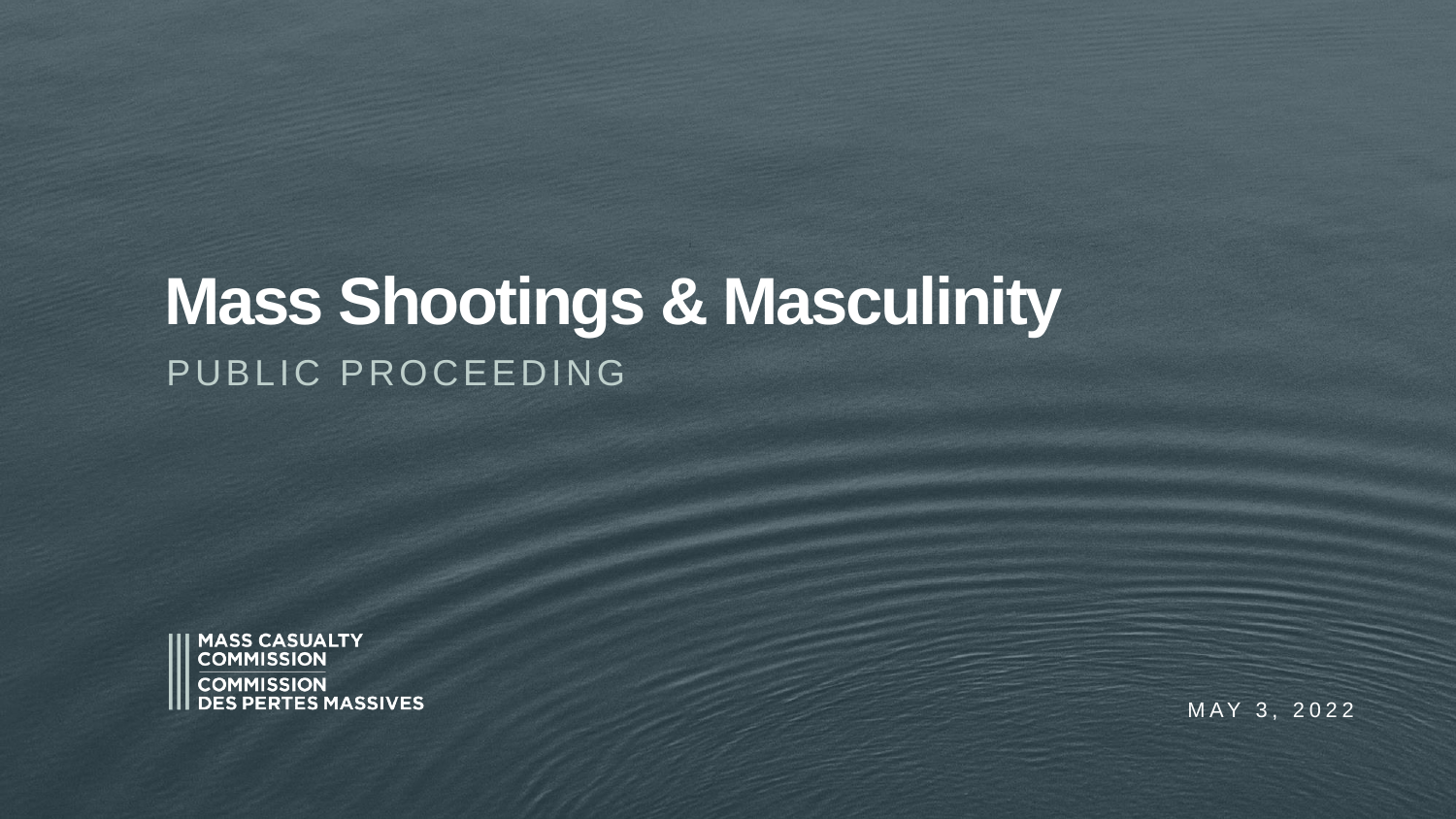**Jennifer Cox, QC N O W S P E A K I N G** COMMISSION COUNSEL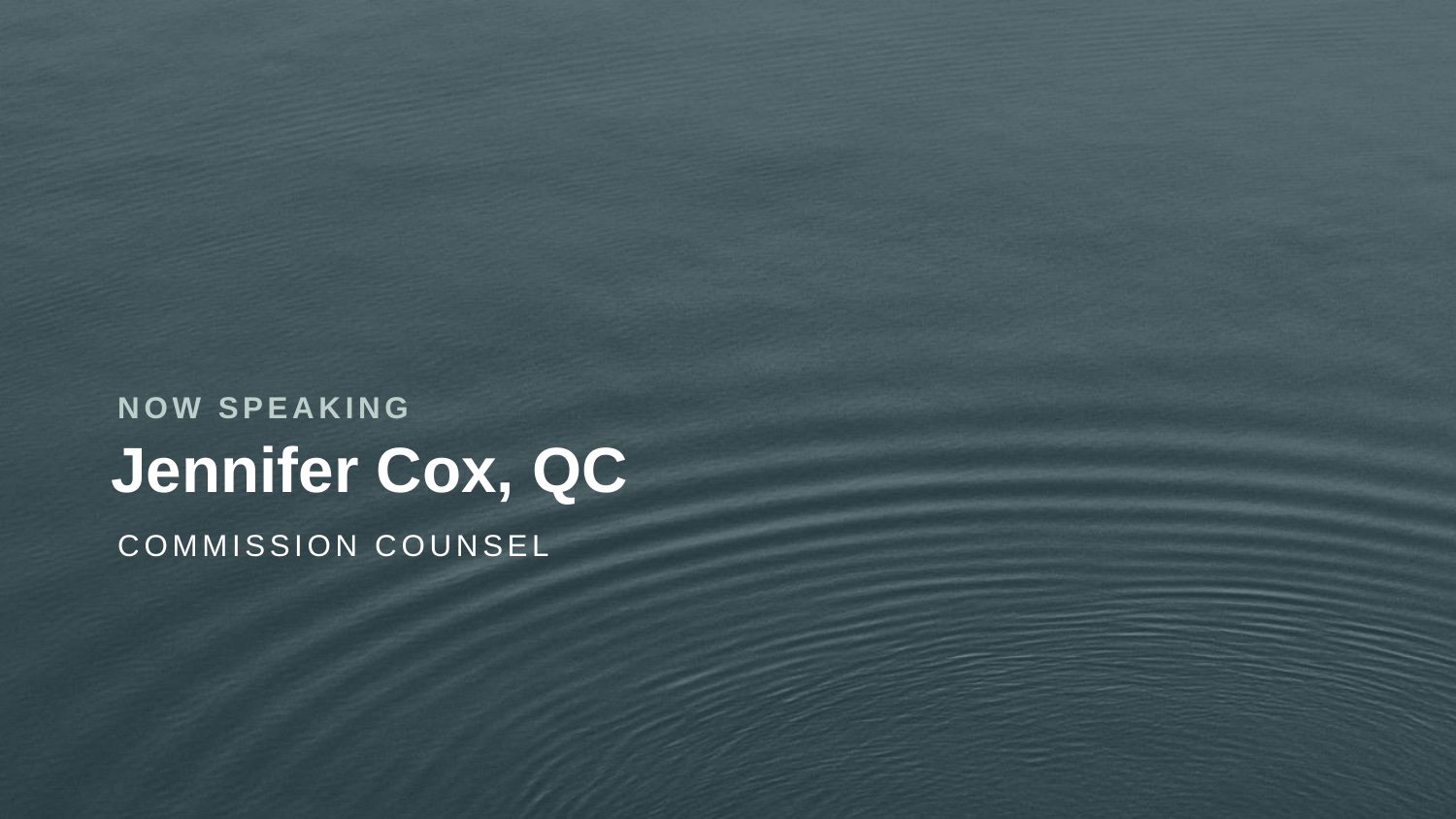# **Exhibits**

• **Commissioned Report: Mass Shootings & Masculinity** 

| <b>Expert Report</b>                                                                                                                     |
|------------------------------------------------------------------------------------------------------------------------------------------|
| prepared for                                                                                                                             |
| The Joint Federal/Provincial Commission<br>into the April 2020 Nova Scotia Mass Casualty                                                 |
| <b>Mass Shootings and Masculinity</b>                                                                                                    |
| Tristan Bridges Tara Leigh Tober<br>Department of Sociology Department of Sociology<br>University of California University of California |
| <b>April 2022</b>                                                                                                                        |
| masscasualtycommission.ca                                                                                                                |
|                                                                                                                                          |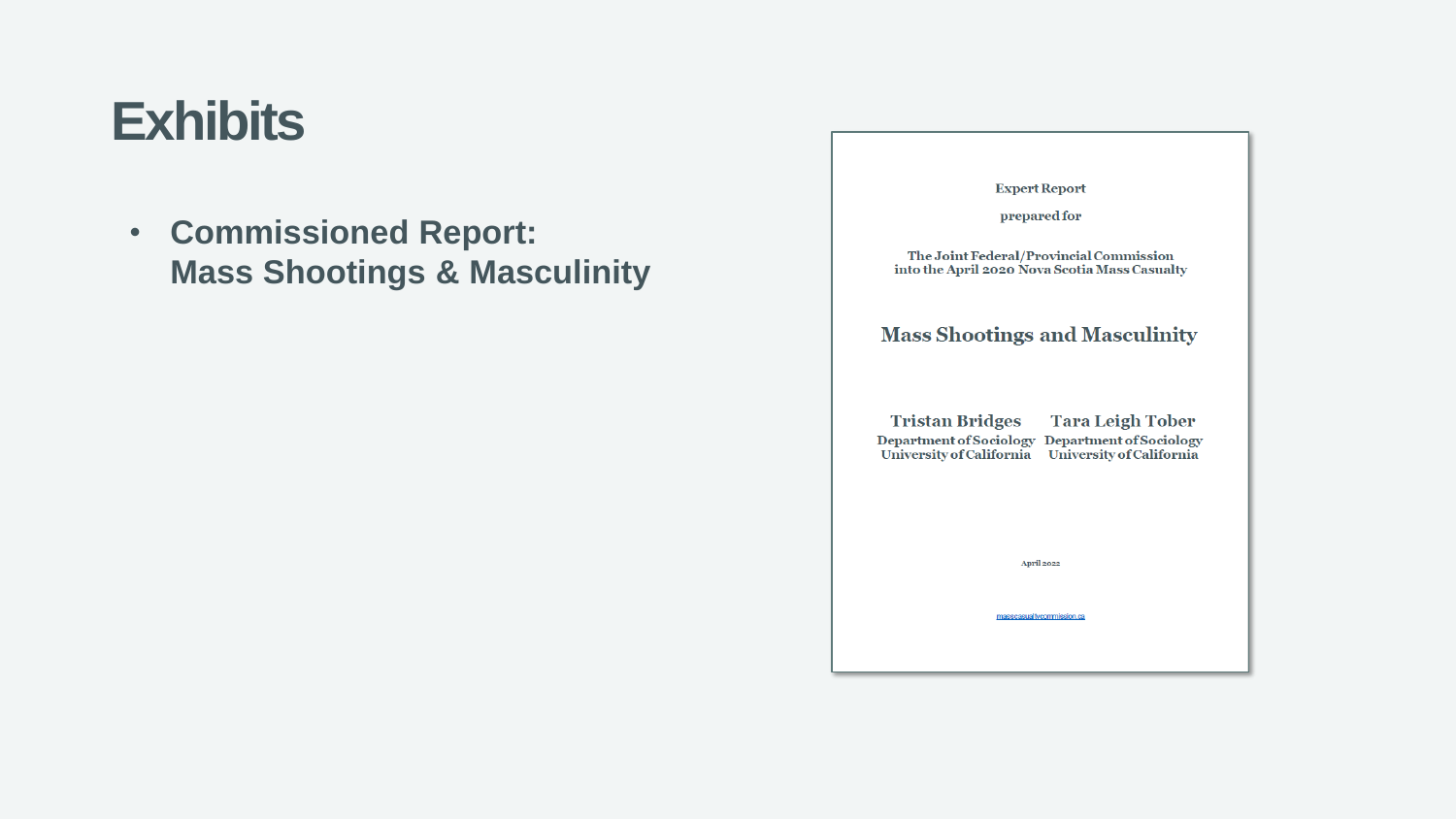# **Report Authors**

#### **TRISTAN BRIDGES**

**DEPARTMENT OF SOCIOLOGY UNIVERSITY OF CALIFORNIA**

Areas of research include:

- Sociology
- Gender Studies
- Qualitative Analysis

#### **TARA LEIGH TOBER**

**DEPARTMENT OF SOCIOLOGY UNIVERSITY OF CALIFORNIA**

#### Areas of research include:

- Cultural Sociology
- Collective Memory
- Inequality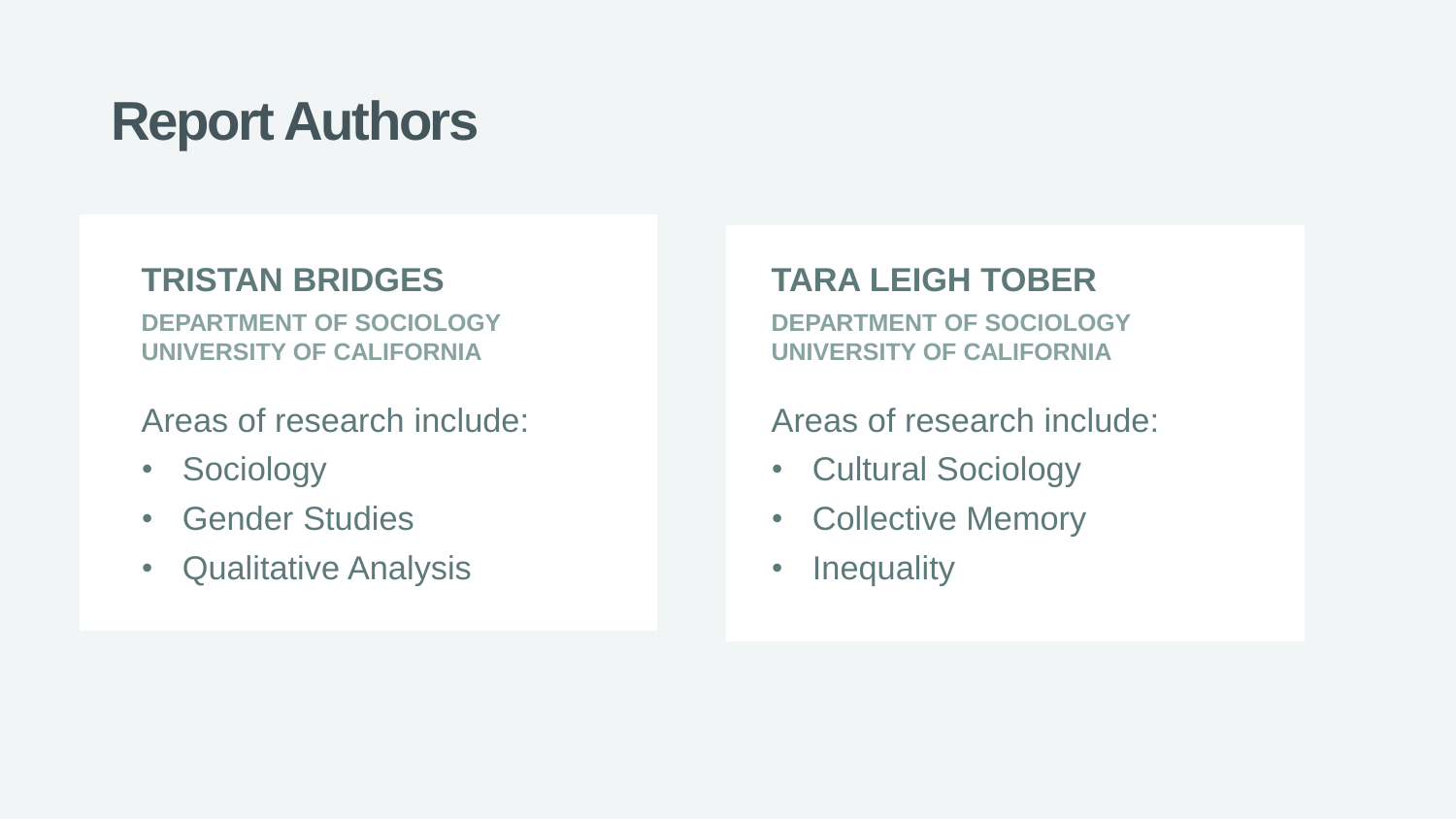# **Subject Matter**

#### **A R E A S O F F O C U S**

- **Provides information about rates of gun ownership, gun-related homicides, and mass shootings in the USA and internationally.**
- **Explains that "gun culture" is an important determinant of rates of gun violence, and suggests that gun cultures vary between countries and even between USA states.**
- **Note:** Report refers to "mass shootings" as this terminology is used within the USA scholarly and policy literature that the authors summarize. The Commission refers to the events of April 18-19, 2020 in Nova Scotia as the "mass casualty" in recognition of the broad range of harms experienced by many people over a wide geographic area.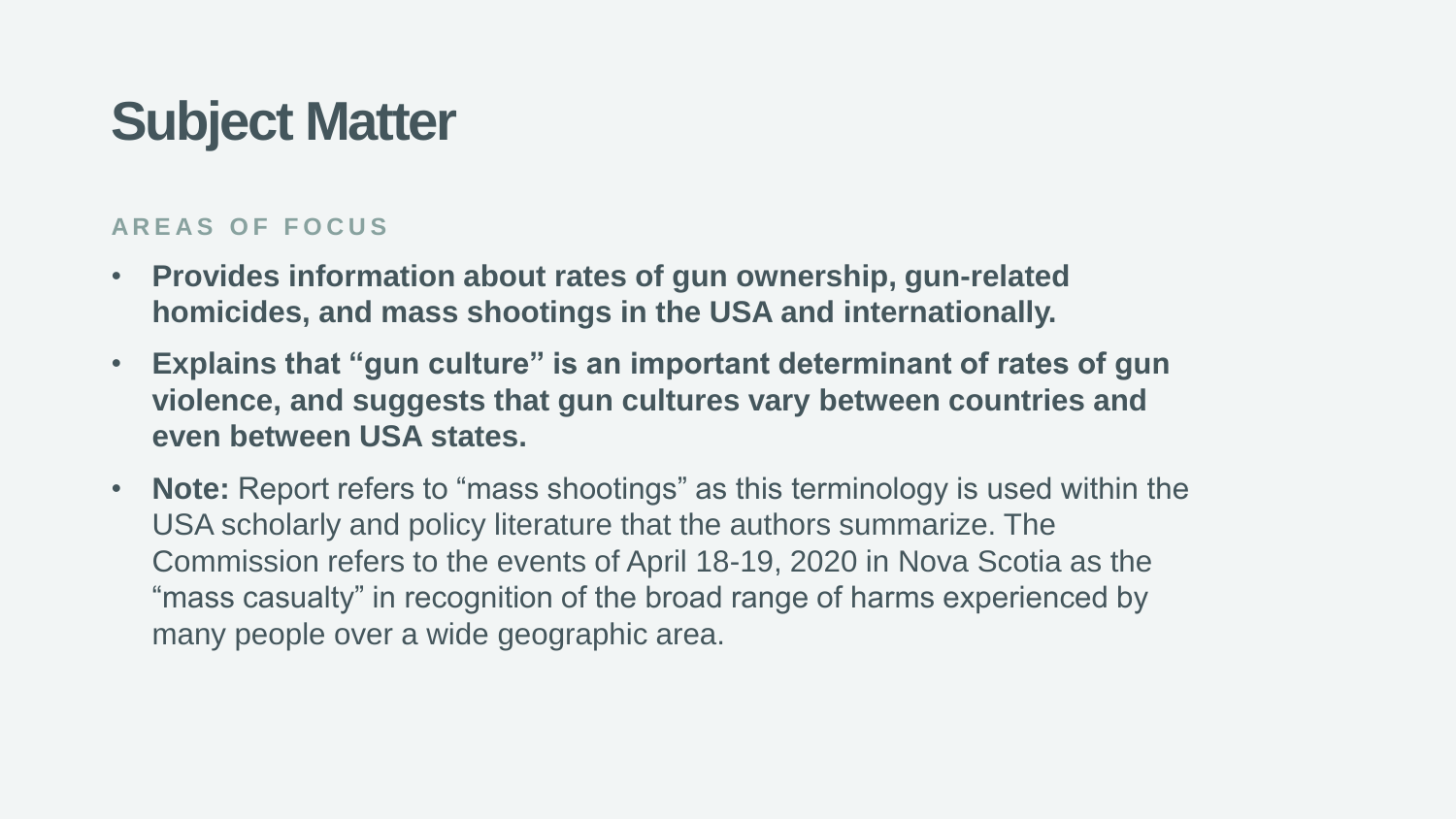## **Subject Matter cont.**

#### **A R E A S O F F O C U S**

- **Explains challenges with defining "mass casualty" and "mass shooting".**
- **Describes research into mass casualty incidents, including gaps in the scholarly and policy literature.**
- **Describes research that addresses the questions (1) why mass shootings are overwhelmingly committed by men; and (2) why men commit mass shootings in the USA much more commonly than in other parts of the world.**
- **Note:** These aspects of the report will be addressed in public proceedings in July.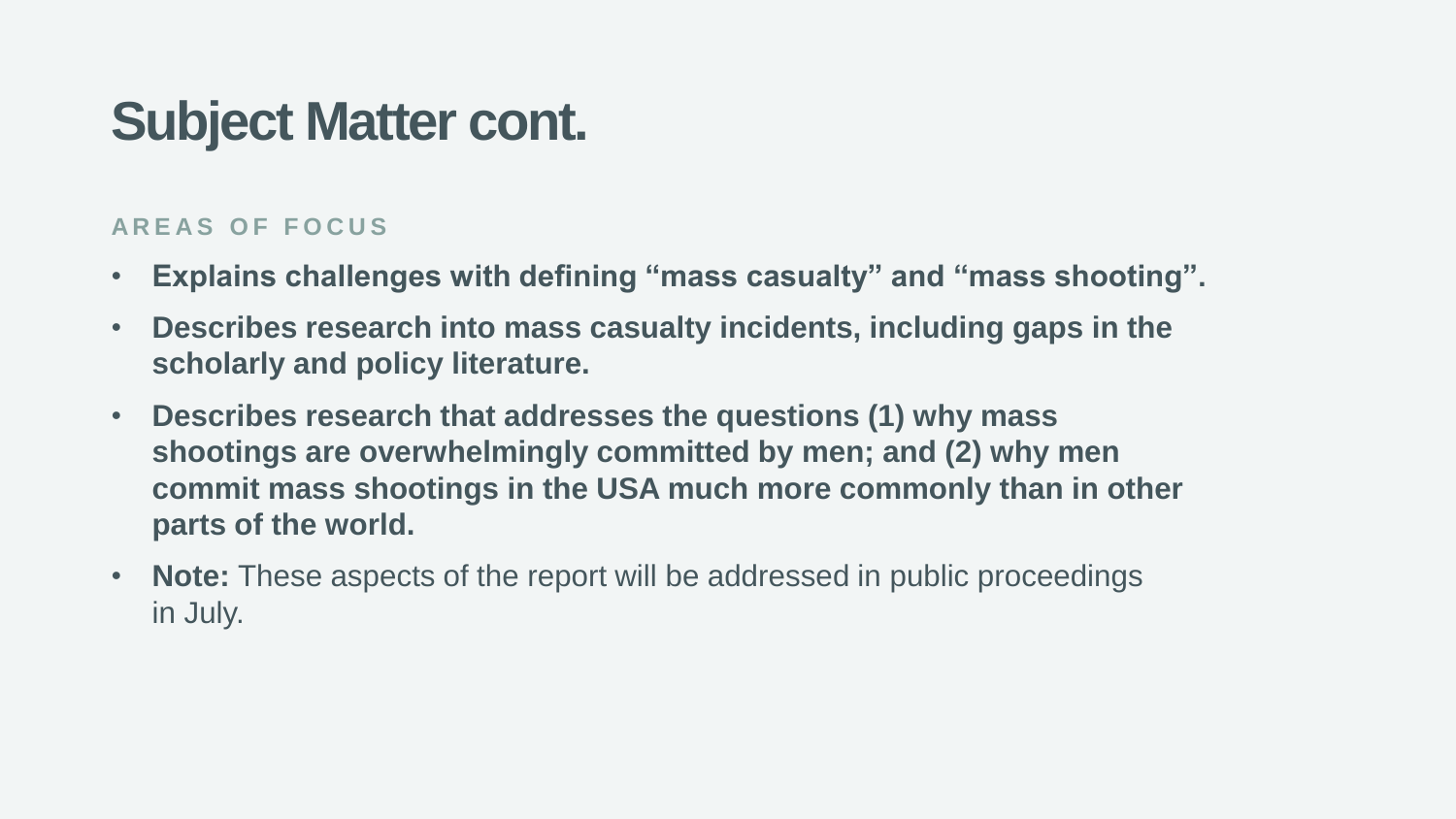#### **Focus on Data**

- Government statistics and research show that mass shootings are more common in the USA than in any other nation.
- Data suggests that mass shootings and related incidents have become more frequent in the USA since 2000.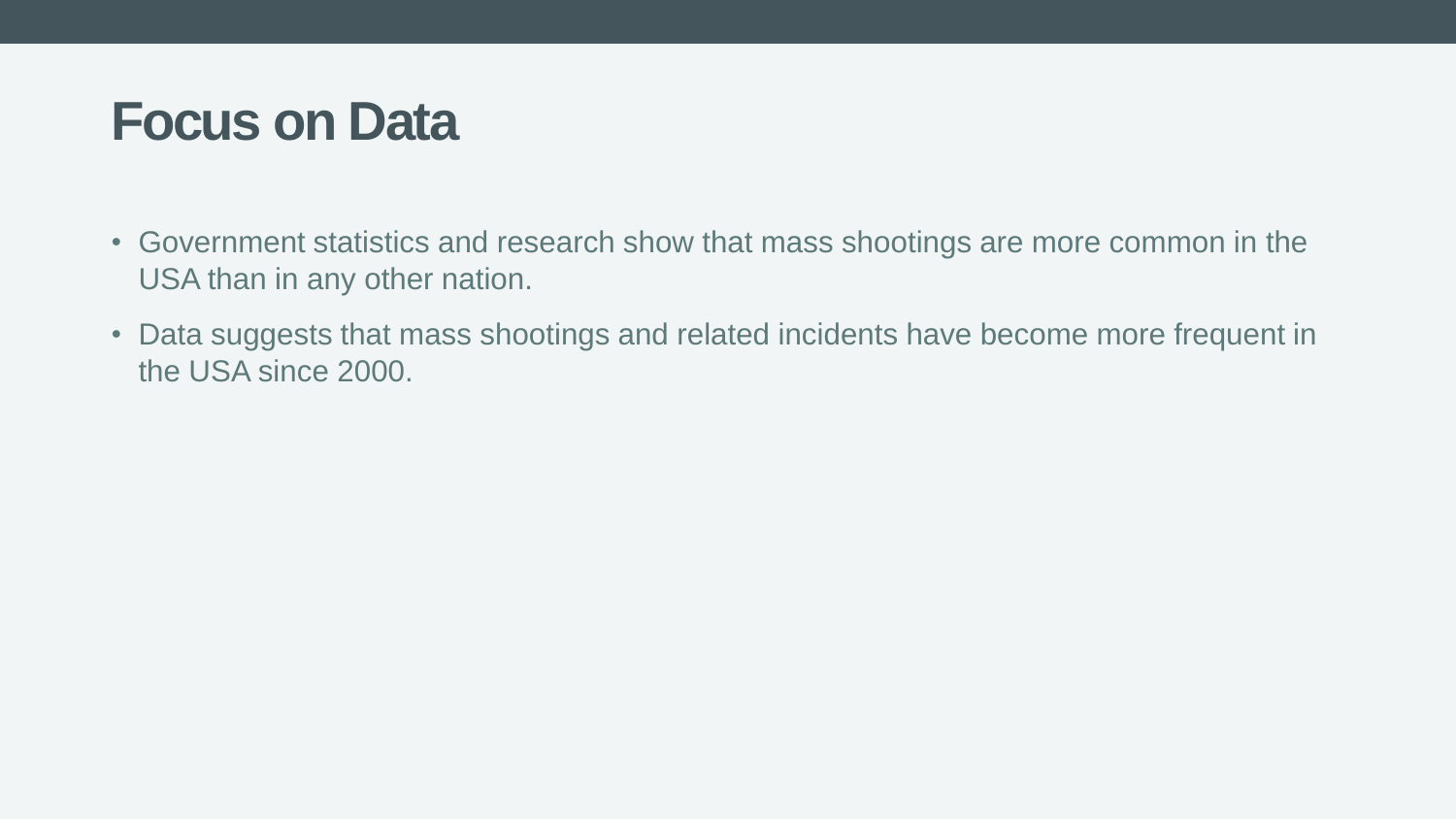## **Rates vs. Frequency**

#### **MASS SHOOTINGS AROUND THE WORLD, 1983-2013**



Sources: Lemieux, Frederic. 2014. "Effect of Gun Culture and Firearm Laws on Gun Violence and Mass Shootings in the United States: A Multi-Level Quantitative Analysis." International Journal of Criminal Justice Sciences 9(1): 74-93.

2013 Population Estimates from The World Bank, IRBD.IDA. Available at: https://data.worldbank.org.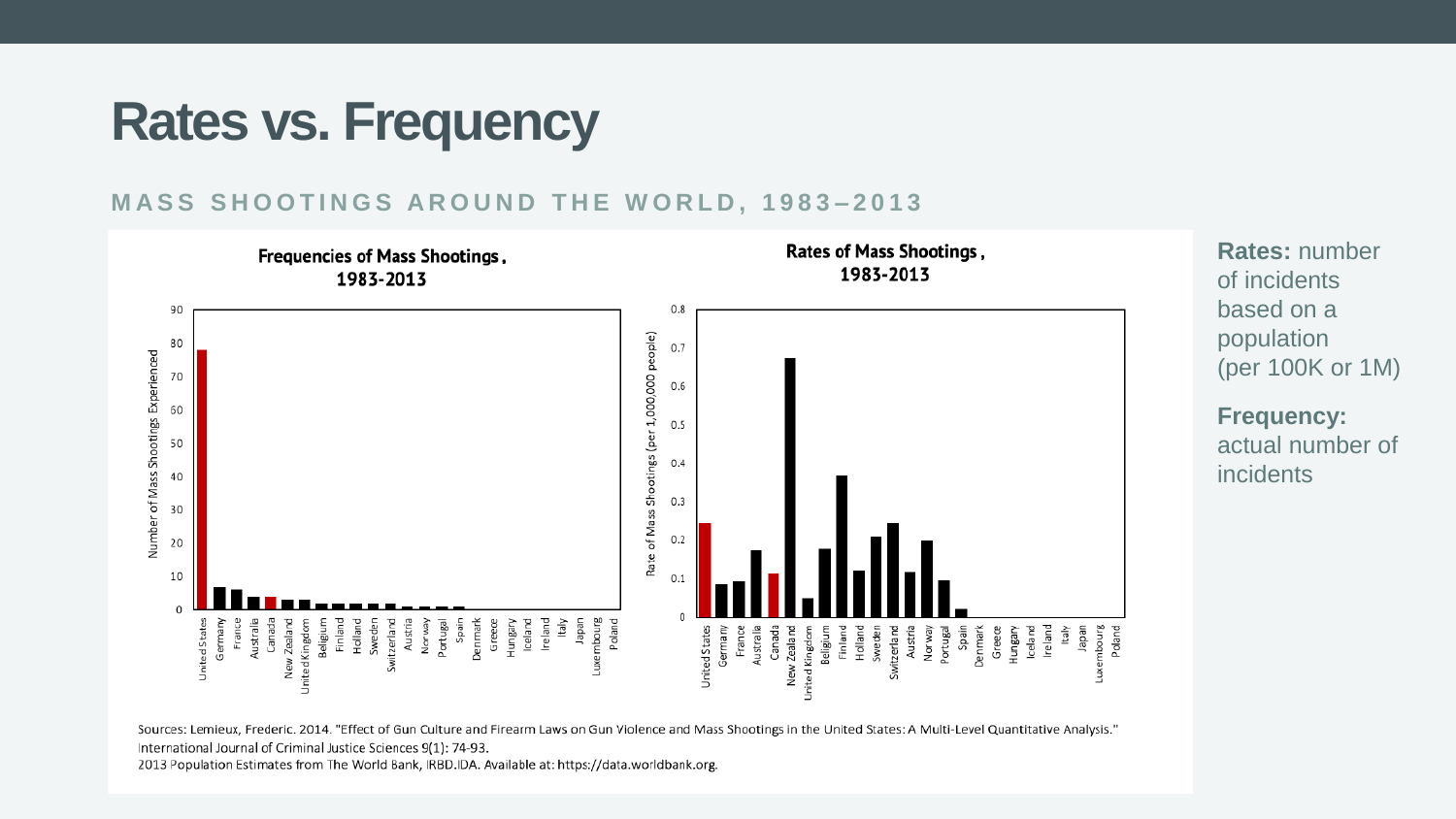## **Correlations and Limitations**

- "Lankford (2015) found that a country's rate of gun ownership increased the odds it would experience a mass shooting."
- "A comparison of Canada and the United States, however, illustrates that a focus only on the rate of gun ownership is insufficient to explain a social problem like mass shootings. .. there are more civilian-owned firearms in Canada than all but five other nations in the world; yet Canada has experienced a similar number of mass shootings to nations with much lower gun ownership rates" (Bridges & Tober p 16-17)
- Gun scholars argue that firearms ownership rates do not fully explain gun violence.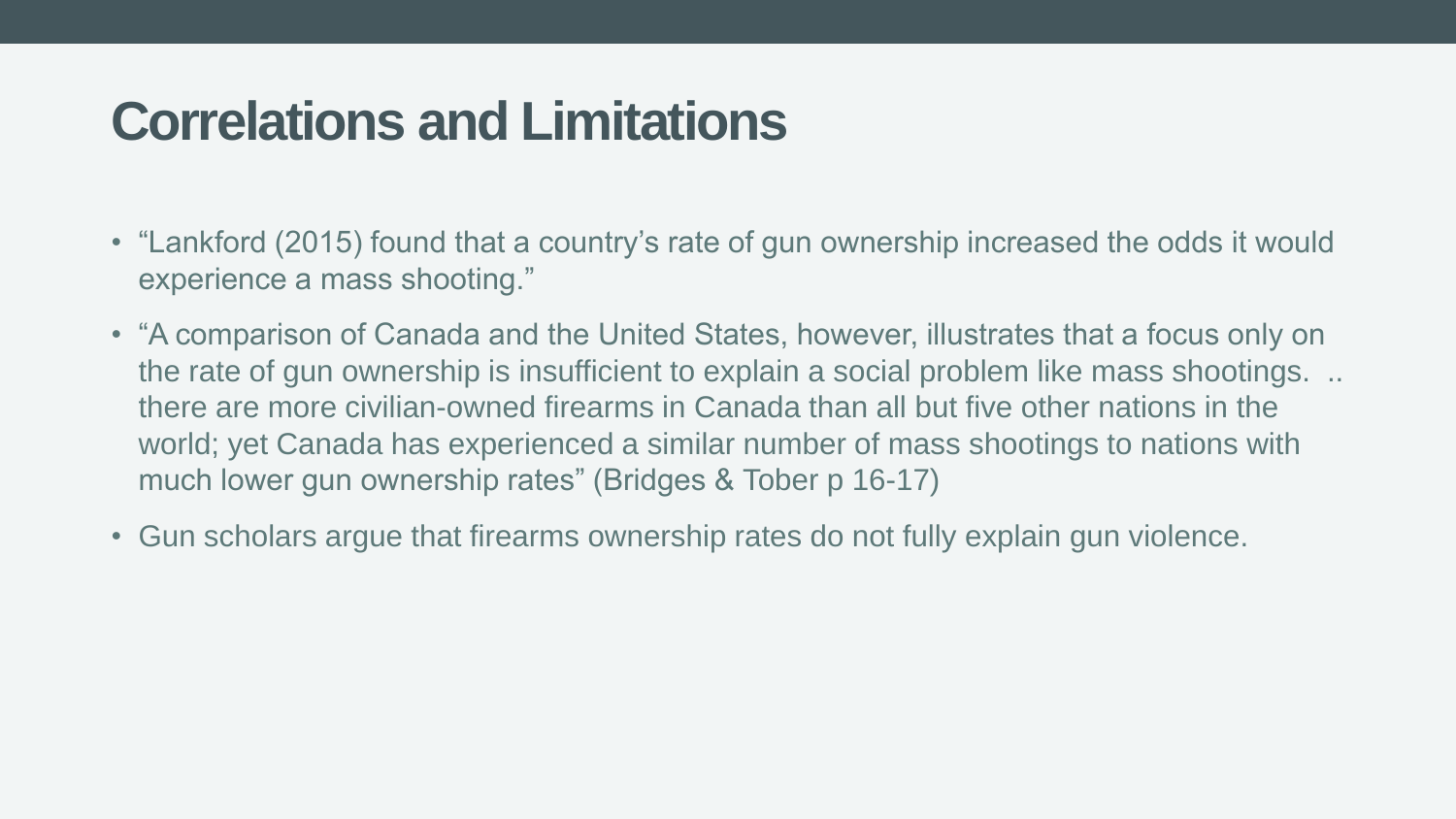# **Understanding "Gun Culture"**

- "[Gun] culture encompasses the meanings attributed to guns within specific cultural settings."
- Tober and Bridges explain that firearms "take on different kinds of meanings for different groups even within a single society. And in many societies, firearms are gendered 'masculine'".
- The authors argue that firearms policy should account for the cultural significance and meanings of firearms.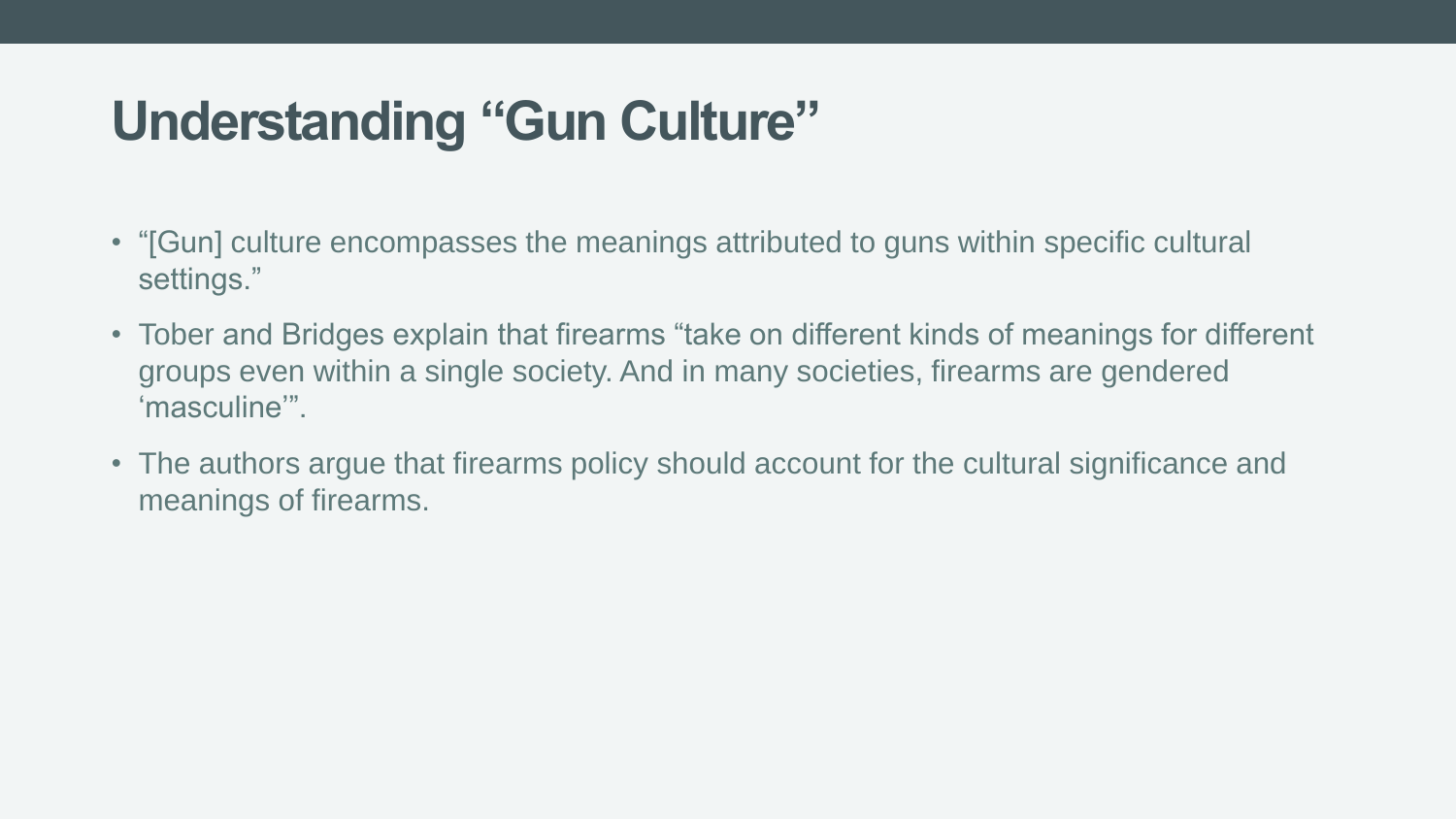## **Shifts in Gun Culture**

- Research suggests that the cultural meaning of guns in the USA has shifted over time, from an emphasis on hunting and recreation towards an ideology of armed self-defence.
- Differing gun cultures also exist within the same nation, which may help to explain variation in the frequency of gun violence in different USA states with similar rates of gun ownership.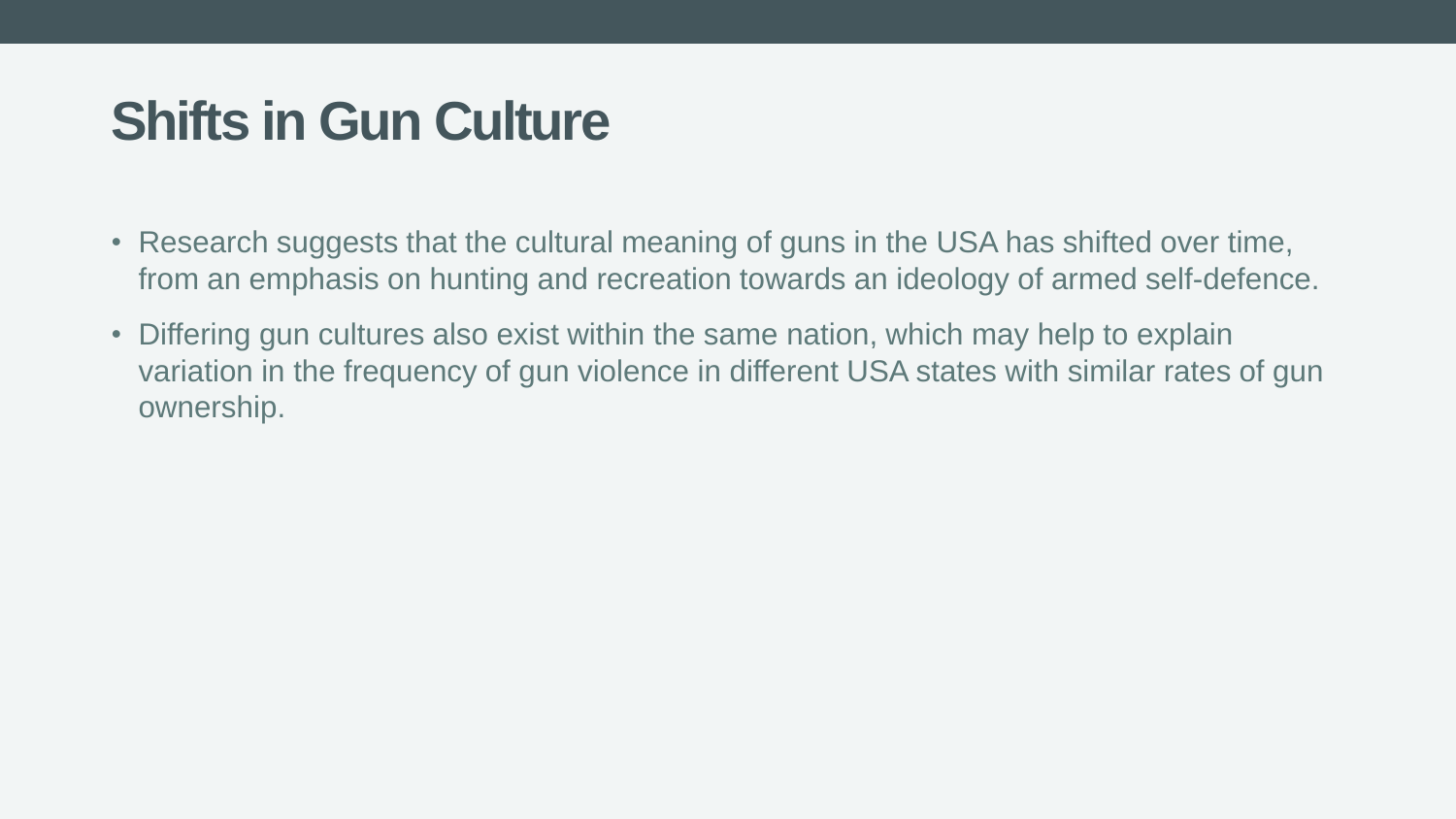### **Frequency of Mass Shootings by State Compared to Rates of Gun Ownership, 2013-2019**



Sources: Tristan Bridges and Tara Leigh Tober Mass Shootings in America Database, based on data collected initially from Gun Violence Archive (mass shootings frequencies); RAND Corporation (gun ownership rates)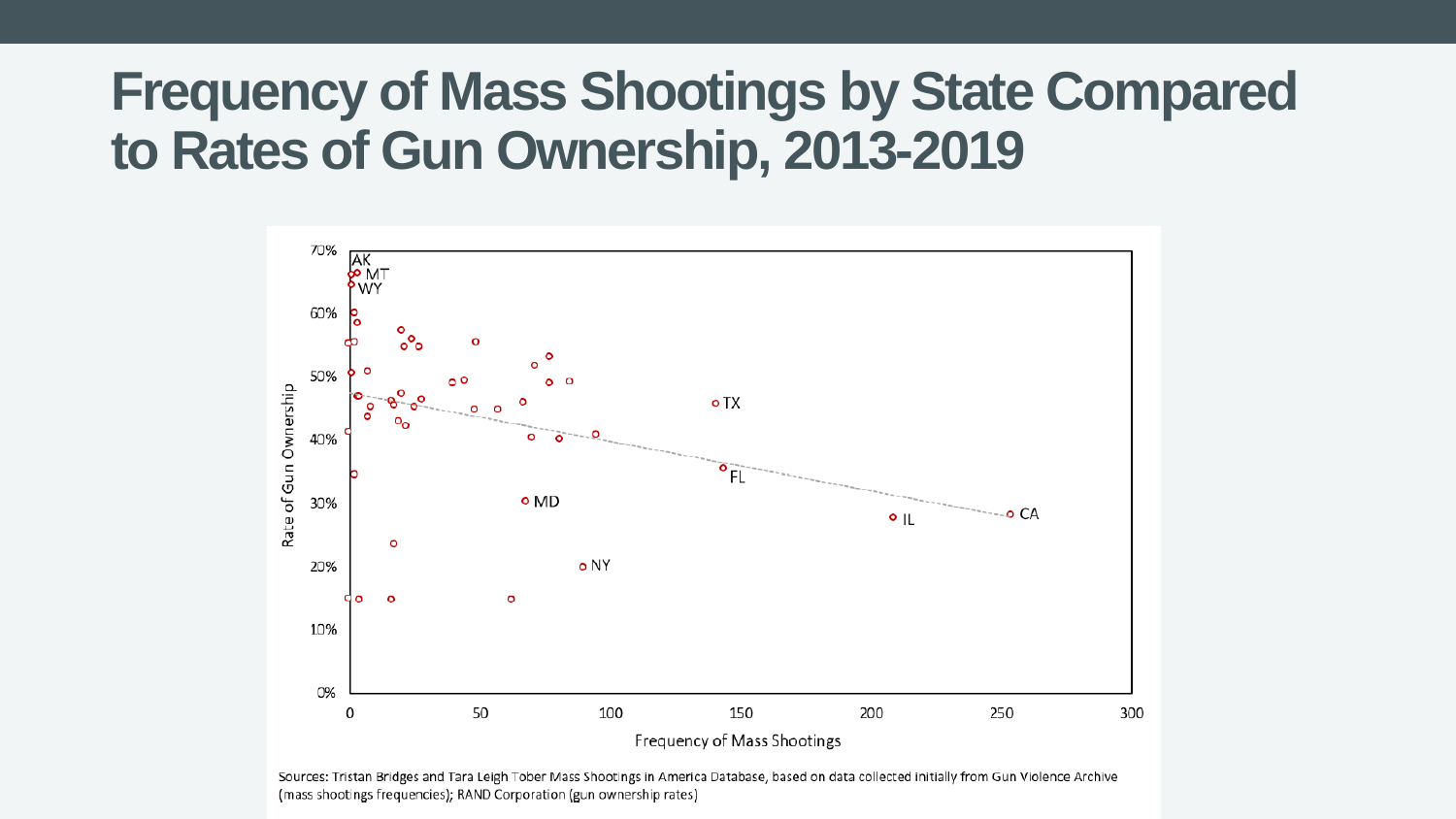# **Conclusion**

- Firearms ownership rates and legislation are factors but not the only things that contribute to understanding gun violence.
- It is also important to pay attention to "gun culture", which varies between nations and also varies within societies.
- Firearms policy should also attend to the cultural significance and meanings of firearms to the nation or society.
- We will return to other aspects of this report in July proceedings.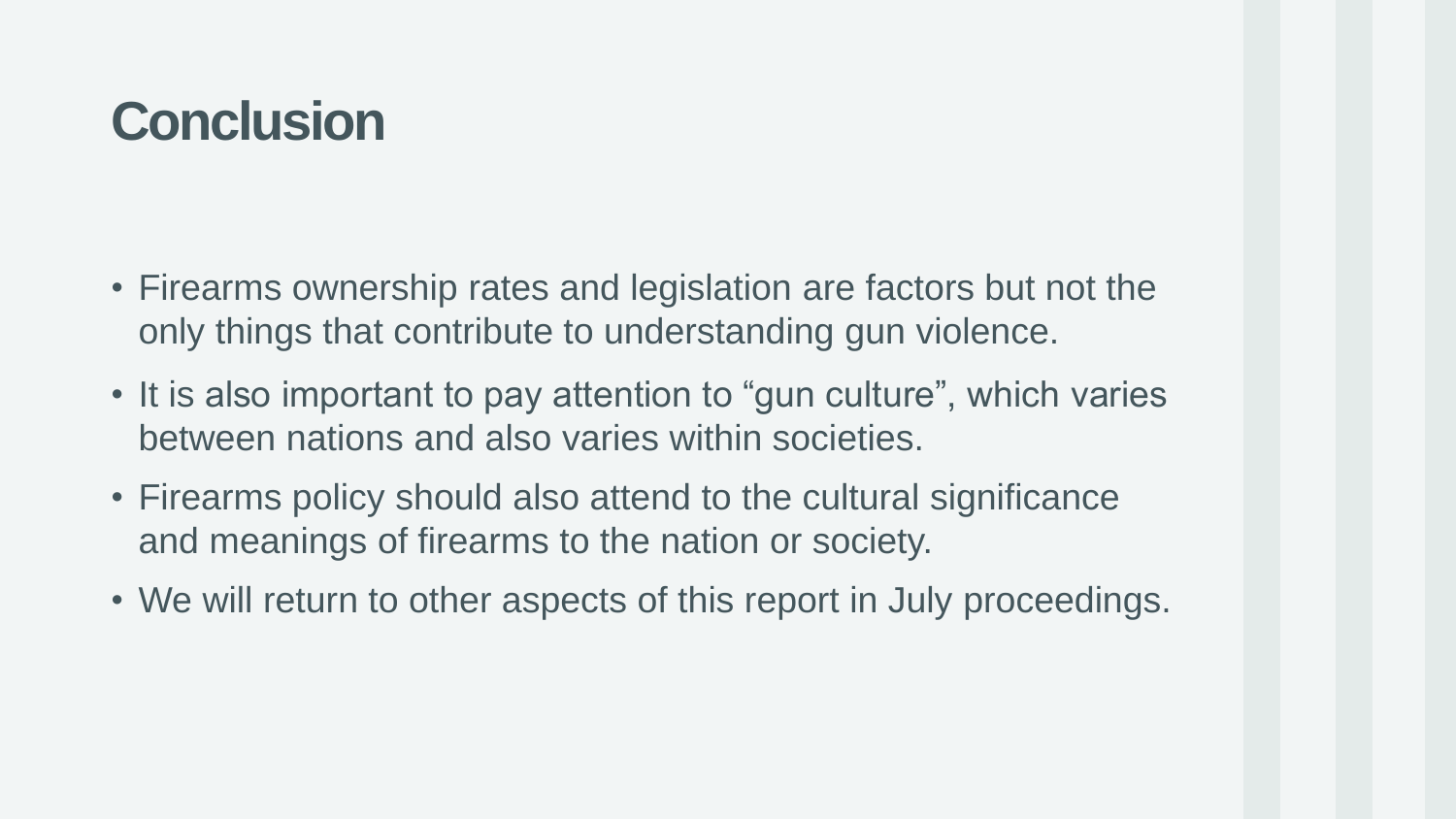### **Note**

• This Commissioned Report is available to read in full at masscasualtycommission.ca under Documents  $\rightarrow$  Research and Commissioned Reports